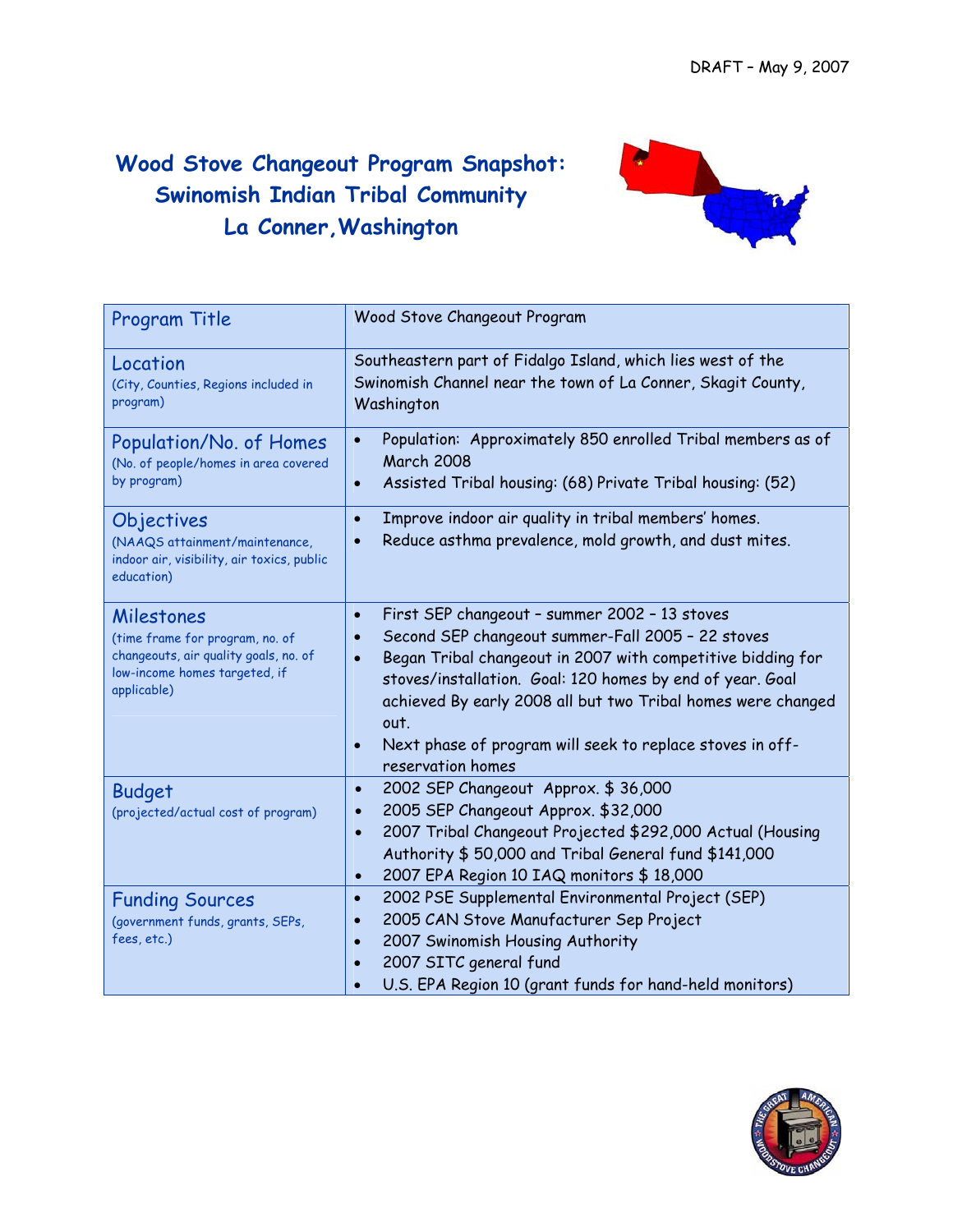| Partners                                                              | Skagit Housing Authority (initial phase) 2002<br>$\bullet$                |
|-----------------------------------------------------------------------|---------------------------------------------------------------------------|
| (gov't/private organizations involved in                              | <b>Whatcom Opportunity Council 2005</b><br>$\bullet$                      |
| changeout program)                                                    | Swinomish Tribe & Swinomish Housing Authority 2007<br>$\bullet$           |
|                                                                       | U.S. EPA Region 10 2007<br>$\bullet$                                      |
| <b>Incentives Offered</b>                                             | 100% stove purchase/installation for qualified homeowners<br>$\bullet$    |
| (rebates, discounts, vouchers, special                                | (with proof that income less than 125% of poverty standard)               |
| incentives for low-income homes, etc.)                                | Asthmatic residences are prioritized for change-outs<br>$\bullet$         |
| <b>Ordinances/Regulations</b>                                         | (are there any ordinances/restrictions for burning?)<br>$\bullet$         |
| (mandates for use of cleaner-burning                                  | We have Tribal ordinances for open burning and in the final<br>$\bullet$  |
| hearth devices)                                                       | stages for getting approval for out TIP for open burning.                 |
|                                                                       | There are no Regs for woodstove use during burn bans<br>$\bullet$         |
| Program Yardstick                                                     | PM2.5 concentrations in the Truckee area have been reduced<br>$\bullet$   |
| (means for measuring program                                          | by approximately 30% from 1993 to 2006 although                           |
| success; e.g. number of stoves                                        | development increased by 70% during that time period.                     |
| changed out)                                                          | Tony Basabe, Ph.D, Manager, Swinomish Air Quality Program;<br>$\bullet$   |
| <b>Program Contact</b><br>(name, organization, phone #, e-mail        | (360) 466-2512, tbasabe@swinomish.nsn.us                                  |
| address)                                                              |                                                                           |
|                                                                       |                                                                           |
| <b>Lessons Learned</b>                                                | Stove installation costs reduced by eliminating housing<br>$\bullet$      |
| (What worked? What didn't? How                                        | authority's administration, and competitively bidding stove               |
| program can be improved)                                              | purchase/installation                                                     |
|                                                                       | Average stove replacement costs dropped from \$2500 in first<br>$\bullet$ |
|                                                                       | year of program to around \$1400 in second year                           |
|                                                                       | "In most cases, wood stove changeouts improve indoor air<br>$\bullet$     |
|                                                                       | quality far beyond reducing fine particulate and carbon                   |
|                                                                       | monoxide in the occupied space - that includes the reduction              |
|                                                                       | of exposure to pathogens and toxics from the crawl and attic              |
|                                                                       | spaces and assist in reducing moisture in most homes" - Tony              |
|                                                                       | Basabe, Ph.D., Swinomish Air Program Manager                              |
| Outreach/Marketing                                                    | All changeout residents were given a 10 minute proper<br>$\bullet$        |
| (e.g., radio public service                                           | woodstove use instructions and encouraged to use dry and                  |
| announcements (PSAs), workshops,<br>woodstove expo, flyers, mailouts, | seasoned firewood.                                                        |
| other?)                                                               | Proper woodstove use and fuel preparation are problematic in<br>$\bullet$ |
|                                                                       | a few of the several homes tested since the change-outs                   |
|                                                                       |                                                                           |